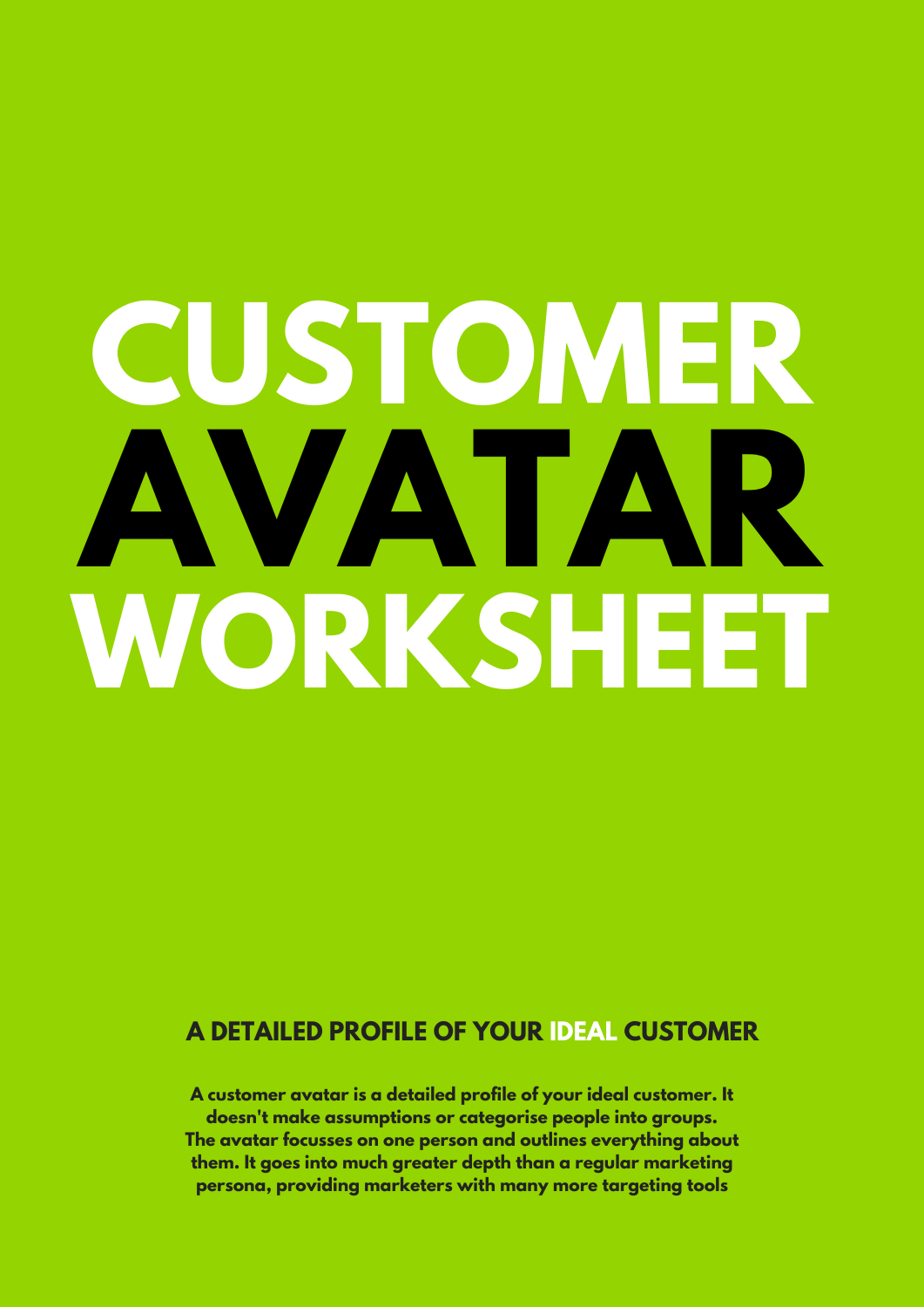# **BUILD A BROAD DESCRIPTION OF YOUR IDEAL CUSTOMER**

Starting at the start is always good advice, right? So  $-$  no surprise, here  $-$  we'd urge you to begin by looking at the most basic demographic information that makes your customer who he/she is. Get out your notebook and pen and start crafting a basic customer profile; prepare a portrait of your customer avatar.



# **Consider more personal details to help form a better understanding of your customer**

Much of the information below will help you learn where to find your ideal customer and how to engage him or her. It will be extremely useful when planning marketing strategies and creating content. Try to imagine what a typical day in his life is like.

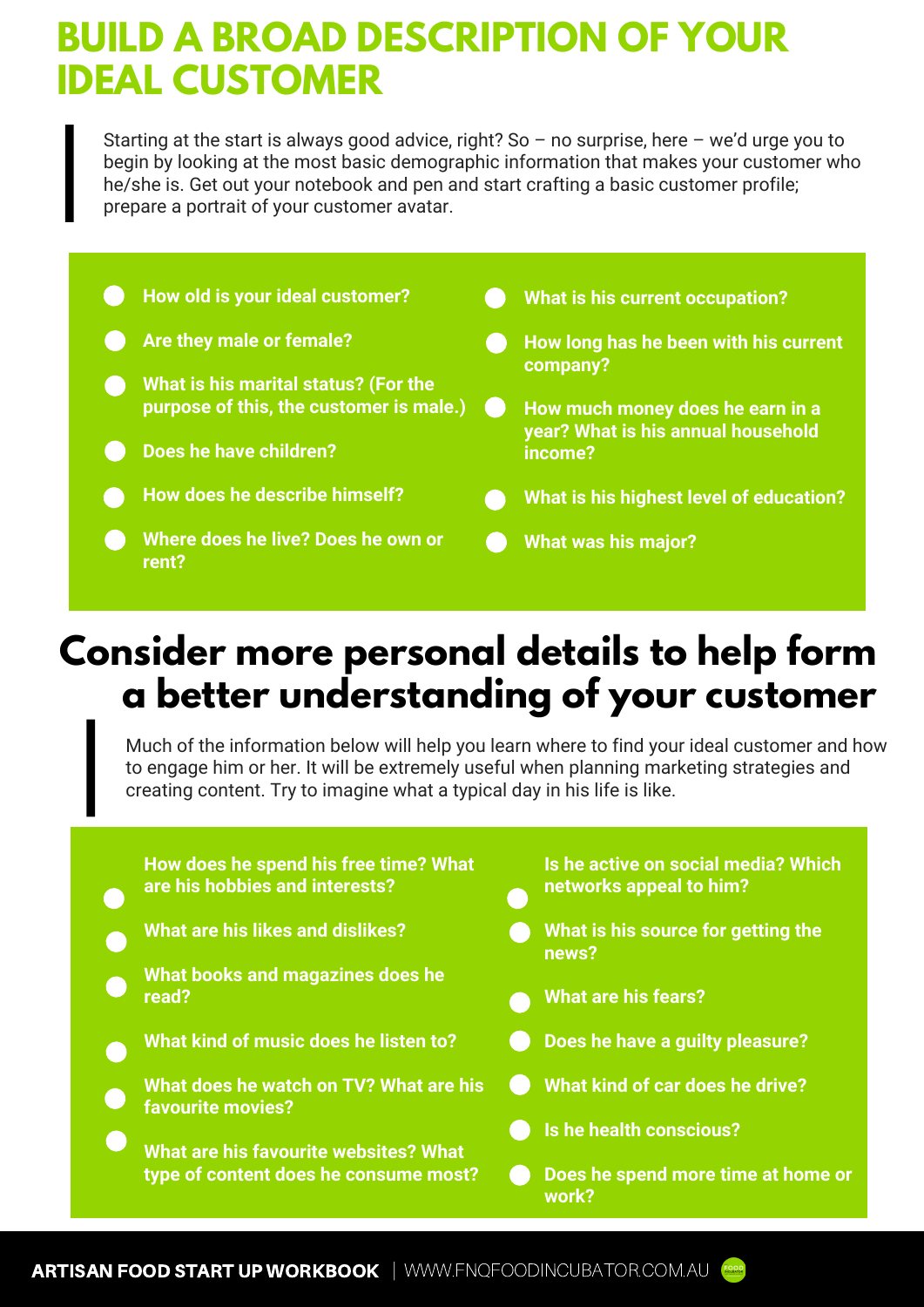Get out your notebook and pen and start crafting a basic customer profile; prepare a portrait of your customer avatar under the following headings:

- Job title & description:
- Demographics (age, gender, relationship status, income range etc.):
- Psychographics (values, opinions, attitudes, interests, generational traits etc.):
- Goals, challenges and pain points:
- $\bigcap$  Media use/habits (include social media and traditional media usage where does your customer source his/her news and information):
- Hobbies & past-times (how does your customer archetype spend his/her evenings and weekends…?):

**TIP:** *If you feel that you completely lack the insight to tackle the task outlined above, how about considering the following?* 

> *Chat to your customers on a one-to-one basis to find out more about their habits and lifestyles, prepare a short customer survey or take a quick look at the demographical data available via your social media platforms or Google Analytics account. From here, you can start making wider assumptions that are based on your intuition, rather hard data.*

# **TIME TO GET CREATIVE**

- Now, give your customer avatar a name and try browsing a stock photography website for a photo of someone who looks like a good match for the fictional individual in your head.
- Use the basic details that you've outlined in the previous section (demographics etc.) to begin writing a story about your customer avatar. Embrace either your inner journalist or your inner novelist (depending on the writing style that suits best!) to set about creating a character sketch of the individual who embodies your 'ideal customer'.

# **TIP:** *Make the piece of writing as long or short as it needs to be!*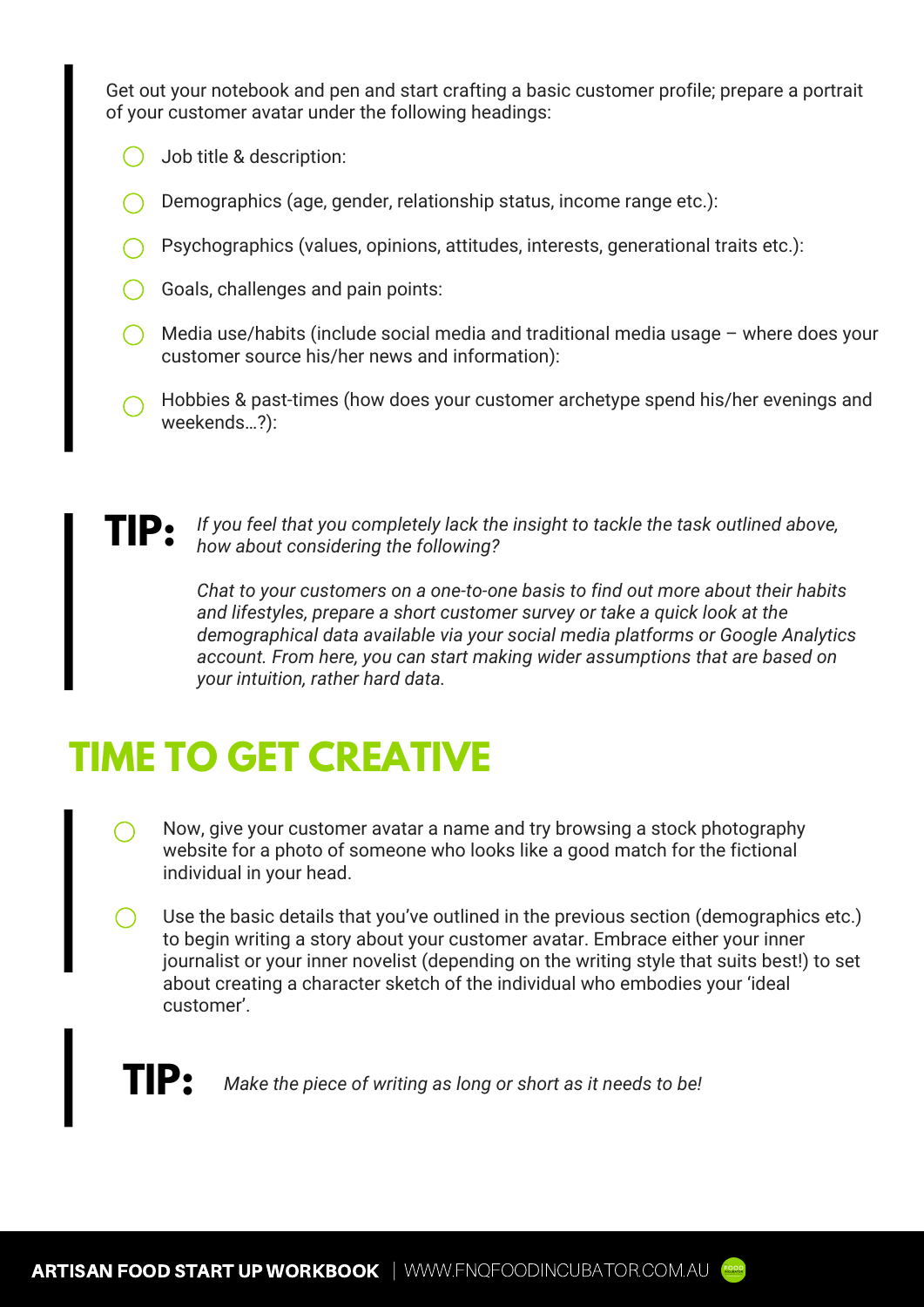# **GIVE MATHS A MISS**

Up until now, you may have been under the impression that statistics are your very best friend. When it comes to the customer avatar approach, however, we're moving in a totally different direction.

Stats are incredibly valuable when getting to know your audience as a whole, but statistics have a down side – they can instigate a creeping staleness in the decision-making process.

On the other hand, an imagined avatar can help to keep the decision-making process fresh, authentic and relevant. Using the customer avatar technique, you can also keep things super-focused – try asking your fictional avatar a few rhetorical questions every now and then! We promise you'll find the avatar approach will enable you to make quick, insightful decisions in a way that wading through realms of statistical info could never achieve.

#### **How to use customer avatars to your advantage**

# **A NARRATIVE THAT TRULY SPEAKS TO YOUR TARGET AUDIENCE:**

Crafting a brand narrative that attracts the right buyers is not just solely about telling your story; you need to zone in on a narrative that revolves around your customers.

In this regard, the development of a truly compelling brand story means that you genuinely need to be familiar with the characteristics and preferences of the customers you're 'speaking' to.

Think about the customer profile you've sketched out  $-$  what are his/her pain points, what are his/her key motivators, will they expect a casual or a formal style of communication etc. …?

If you've created a detailed customer avatar (or series of avatars), you should be able to answer these questions quickly and without hesitation.

Consequently, when it's time to create text for your new packaging label, copy for a new promo or if you need to customise your next social media post, the tone and language you use should be influenced by your insight into how your customer avatar acts and feels.

At this stage, you've created a portrait of your customer archetype and you've got to know a little about what makes this character tick.

Let's draw on this insight to think about the following: Why would your ideal customer not buy from you?